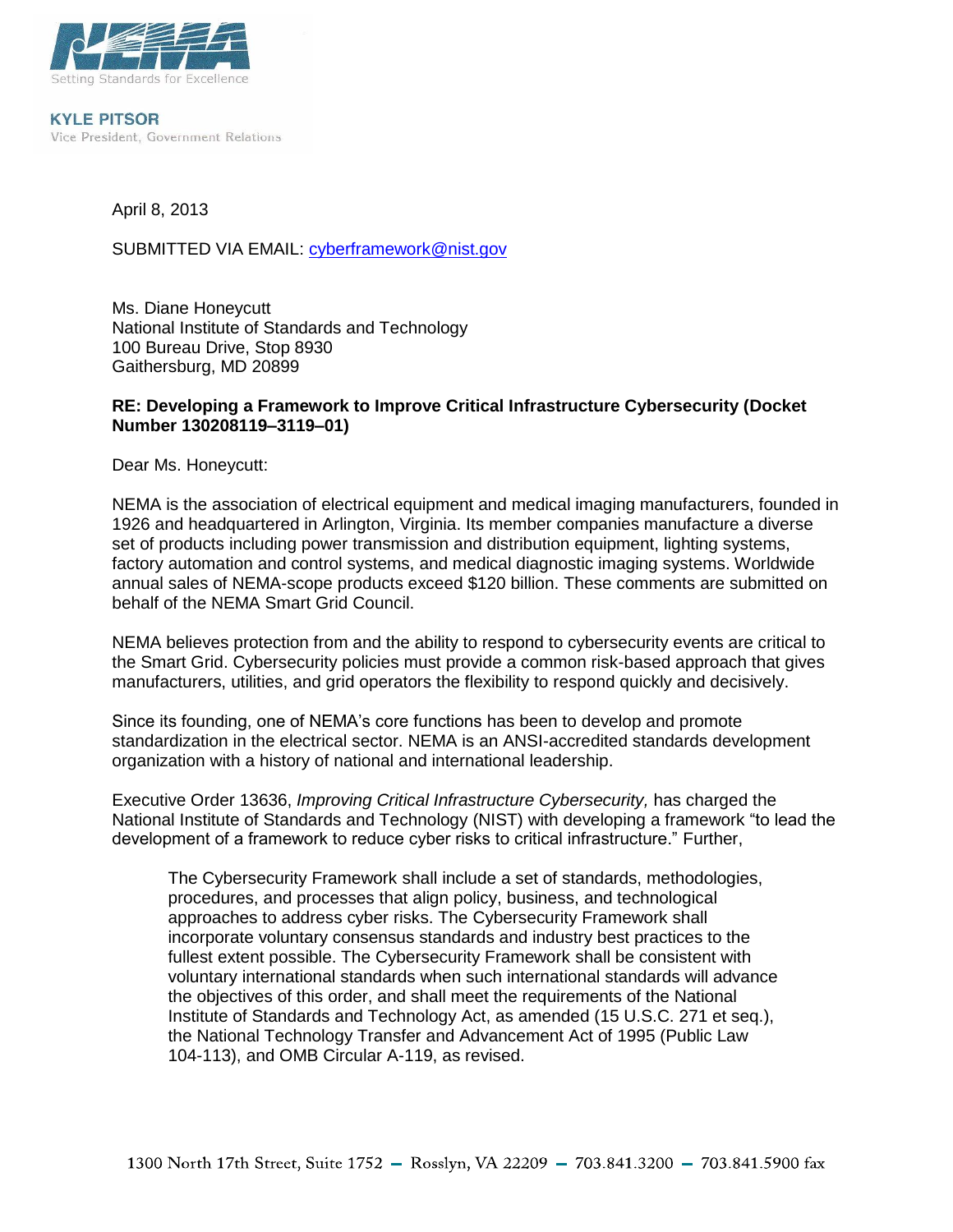Ms. Diane Honeycutt National Institute of Standards and Technology April 8, 2013 Page 2

> NIST has proven itself to be an organization that is capable of serving as the venue for industry and government to come together to discuss and develop standards. NIST's leadership of the Smart Grid Interoperability Panel (SGIP) over the past view years is a testament to this capability.

As NIST embarks on developing a framework to address cybersecurity, NEMA encourages NIST to use the lessons it has learned through the SGIP experience.

## **Performance-based objectives and technology neutrality**

A hallmark of the Cybersecurity Framework should be technology neutrality. Government endorsement of specific cybersecurity practices and technologies would be counterproductive to the protection of critical infrastructure by limiting the number of approaches owners of critical infrastructure may consider and by placing a chilling effect on innovation, which is key to staying ahead of the cyber threat.

Indeed, the Cybersecurity Framework should help to establish performance-based objectives and allow the private sector to determine the best way to achieve them.

## **Compatibility with existing electrical grid**

The electrical grid has been called the world's largest machine. The equipment comprising the grid has been manufactured and installed over a century and as such exists at various levels of technological maturity and standardization. Despite the significance of the cyber threat, the country is not building a new electrical grid from the ground up.

Therefore, the Cybersecurity Framework should give consideration to the enormous amount of legacy equipment that makes up our electrical grid. Any framework must be compatible with the installed base of existing systems.

#### **Architecture: Segmentation and layering**

The electrical grid is a collection of contiguous, interconnected physical devices from the point where electricity is generated to the point of use. A segment of the grid is any set of elements for which the electricity supply can be controlled as a unit. This may be a single building such as an office high-rise, a group of related buildings such as an educational or industrial campus, or a collection of buildings or homes such as a military base or a residential neighborhood.

In order to control the cost of deployment, government needs to consider the overall security architecture of its decisions. The ability to isolate security issues and insulate core grid functionality from their effects is as important as the strength of the security measure.

A layer is the application of a security measure in the cybersecurity architecture. For example, the first layer of security is the physical connection to a device in the Smart Grid. Another layer could be a login server to authenticate any user that is trying to issue commands to Smart Grid devices. Encryption is yet another layer, and so on. Having a layered security architecture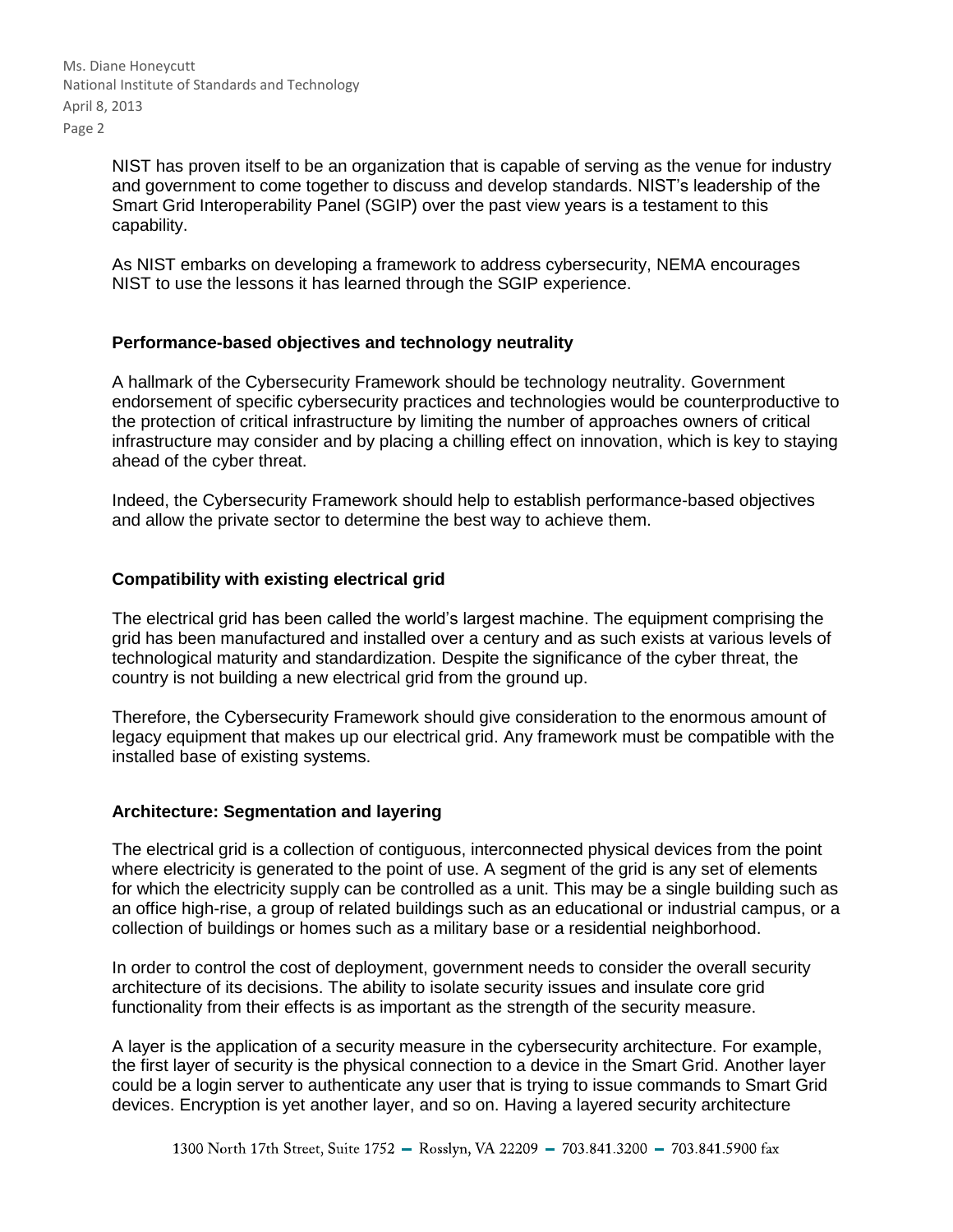Ms. Diane Honeycutt National Institute of Standards and Technology April 8, 2013 Page 3

implies that multiple security measures could be applied to any connection to the Smart Grid.

The aspect of security layering needs to be considered during creation of the framework. Individual security measures should not be considered in a vacuum, but rather in the context of how they contribute to the overall security architecture of the system. It would be important to define rules and guidelines for the levels of layered security required as a function of the criticality of a device, its functions, the impact on the surrounding segments of the grid, etc.

## **Integrity and security of the supply chain**

NEMA member companies agree that first and foremost, security must be part of the design consideration for any Smart Grid component (and its corresponding interactions with other grid elements) from its inception.

NEMA has identified four key areas in the supply-chain framework where cybersecurity plays a role: technical standards, procurement, manufacturing, and on-going assurance. The process starts with technical standards. Specific cybersecurity aspects need to be included in these documents. Corresponding cybersecurity language would then be embedded in subsequent procurement documents. This allows for more up front disclosure and sharing of information between purchaser and supplier. Manufacturers will need to validate compliance with their product designs. Finally, on-going assurance is need once these products arrive at the purchaser's docks (i.e. tamper-resistant packaging and designs, software/firmware assurance, security keys, and post-delivery on-site inspection).

By focusing on the integrity of the supply chain, NEMA member companies can work to mitigate vulnerabilities.

# **Sustainability**

To maximize the effectiveness of the Cybersecurity Framework, we must ensure that the result is compatible with utility practices, now and in the future, so that owners of critical infrastructure can sustain a high level of cyber protection on an ongoing basis.

Hardware-based standards for cybersecurity must be designed appropriately for the operating environment (including the method of deployment, administration) and any operational considerations (such as weather for outdoor devices). They must also integrate with widelyaccepted management systems and practices associated with the electrical industry.

As with hardware-based standards, software solutions in cybersecurity need to be compatible with widely-accepted management systems and practices. Both interoperability and sustainability need to be factored into the features of any standards developed or adopted for software systems.

Limitations of the communications associated with the electrical grid need to be part of the design criteria for cybersecurity standards. Unlike the internet, the electrical grid was not